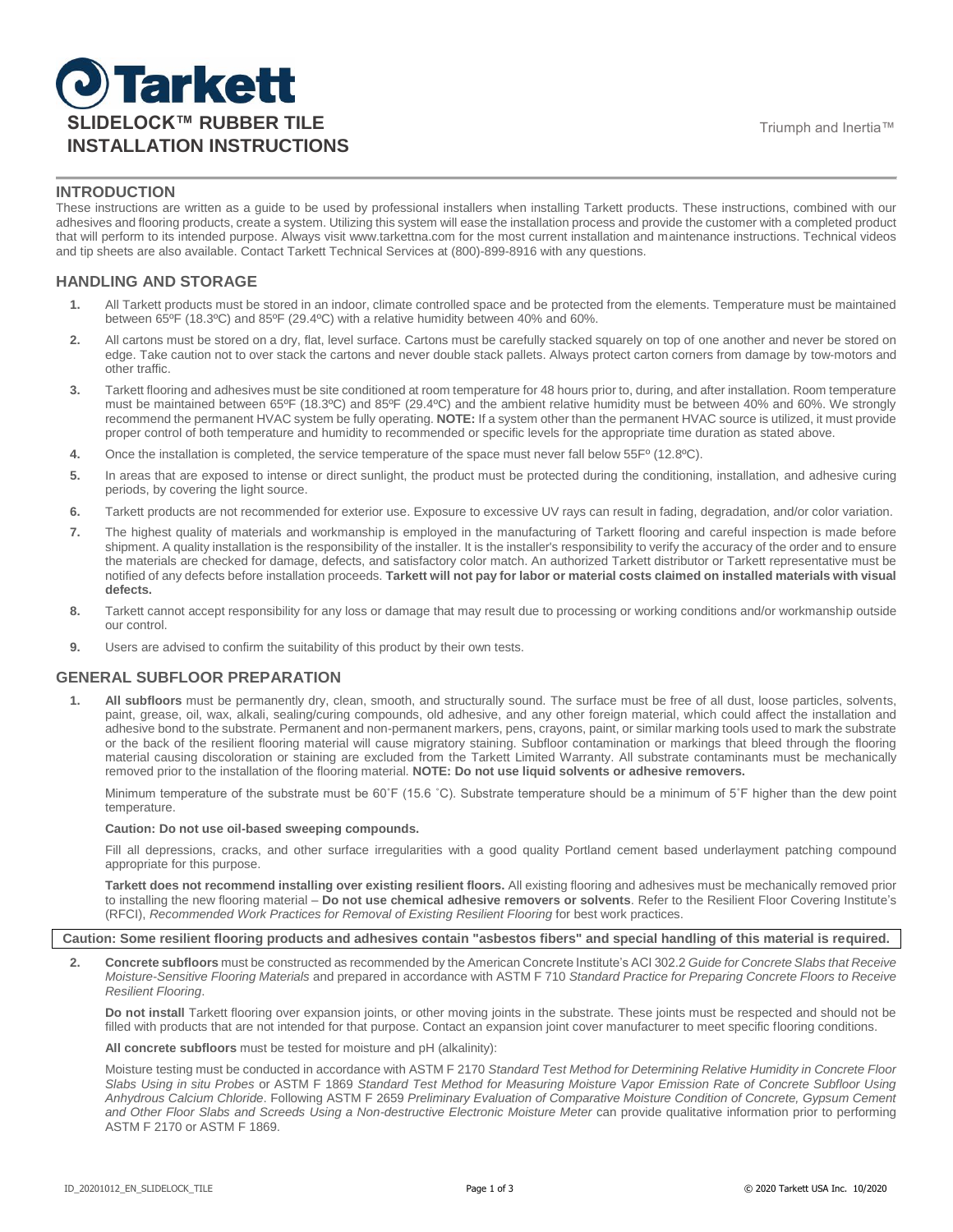Acceptable moisture limits can be found in the adhesive section below, on the adhesive label, and in the adhesive specifications online. Test results must not exceed the limits of the adhesive.

If the tests results exceed the limitations, the installation must not proceed until the problem has been corrected. Tarkett does not recommend or warrant any particular product or procedure for the remediation of high moisture in concrete substrates. There are several companies that manufacture products suitable for moisture remediation. We suggest you refer to the current ASTM F 710 *Standard Practice for Preparing Concrete Floors to Receive Resilient Flooring* and ASTM F 3010 *Standard Practice for Two Component Resin Based Membrane-Forming Moisture Mitigation Systems for Use Under Resilient Flooring Systems*.

A pH test for alkalinity must be conducted. Acceptable pH range of the adhesive can be found in the adhesive section below, on the adhesive label, and in the adhesive specifications online. Results must not exceed the limits of the adhesive. If the test results are not within the acceptable range, the installation must not proceed until the problem has been corrected.

**3. Wood subfloors** must have a minimum 18" (47 cm) of cross-ventilated space between the bottom of the joist and ground. Exposed earth crawl spaces must be sealed with a polyethylene moisture barrier.

Subfloors must meet local and national building codes. Trade associations, such as the APA -The Engineered Wood Association, offer structural guidelines for meeting various code requirements. Refer to ASTM F 1482 *Standard Practice for Installation and Preparation of Panel Type Underlayments to receive Resilient Flooring* for additional information.

**Single Floor Wood Construction and Tongue and Groove subfloors** must be covered with 1/4" (6.4 mm) or 1/2" (13 mm) APA approved underlayment plywood. Use 1/4" (6.4 mm) thick underlayment panels for boards with a face width of 3" (76 mm) or less. For boards wider than 3" (76 mm) face width use 1/2" (13 mm) underlayment panels.

Countersink nail heads and fill depressions, joints, cracks, gouges, and chipped edges with a good quality Portland cement based patching compound designed for this purpose.

#### **Do not install over OSB (Oriented Strand Board), particle board, chipboard, lauan or composite type underlayments.**

- **4. Terrazzo and Ceramic floor** surface must be thoroughly sanded to remove all glaze and waxes. Remove or replace all loose tiles and clean the grout lines. Use a good quality Portland cement based leveling compound to fill all grout lines and other depressions.
- **5. Steel floor** surface must be mechanically abraded to assist with the adhesive bond. The floor must be cleaned to remove all dirt, rust and other contaminants that could affect the adhesive or the bond of the flooring material to the substrate. Surface must be primed with a rust inhibitor. It is important to follow the non-porous installation instructions when installing over metal.
- **6. Concrete floors equipped with a radiant heating system:** Turn the heat down to 65ºF (18.3ºC) for at least 48 hours before installation. Heat may be gradually returned to operating temperature 48 hours after installation. Surface temperature must not exceed 85ºF (29.4º).
- **7. An adhesive bond test** must be performed using the actual flooring materials and adhesive to be installed. The test areas must be a minimum of 36" x 36" and remain in place for at least 72 hours and then evaluated for bond strength to the concrete.

## **INSTALLATION**

#### **SlideLock tiles are designed for loose lay installation only and cannot be adhered to the substrate.**

#### **1. Tile Installation Procedure:**

- **a.** Square the area and establish reference points on substrate.
- **b.** Lay out the tile so that a minimum of one-half of a tile forms the border along the perimeter.
- **c.** Use established reference points and install the flooring.
- **d.** Start with the first row of tiles in the upper left corner of the area with the recessed channel facing outward to receive the tab insert of the next tile to be installed.
- **e.** Align the next tile to the installed tile by inserting the tab insert into the recessed-channel.
- **f.** Once the tiles are properly aligned, roll the edge of the tiles with a small hand roller to lock the channel and tab together.
- **g.** Make all final cuts around the perimeter of the area, alcoves, offsets, and other obstructions with a utility knife. Cut tiles net to walls and vertical objects. Cutting tiles tight or heavy to walls and vertical objects may cause tiles to lift or peak at the seams.

#### **2. Post Installation Floor Protection:**

We recommend that the installation of new flooring material not be performed until all the other trades have completed their work. Proper precautions must be taken during and after the installation process to avoid damage to the newly installed flooring.

#### **a. Immediately after installation:**

- Flooring must be swept or vacuumed to remove loose dirt and grit prior to the application of proper floor protection. Do not trap dirt and grit under floor protection. (Lightly damp mop if necessary)
- Apply floor protection suitable for construction foot traffic such as: undyed heavy Kraft paper, Ram Board, 1/8" Masonite panels, or similar product designed for resilient floor protection.
- Areas that will receive heavy traffic, rolling loads, pallet jacks, and furniture or appliance placement must be protected with ¼" thick Masonite or similar wood panels